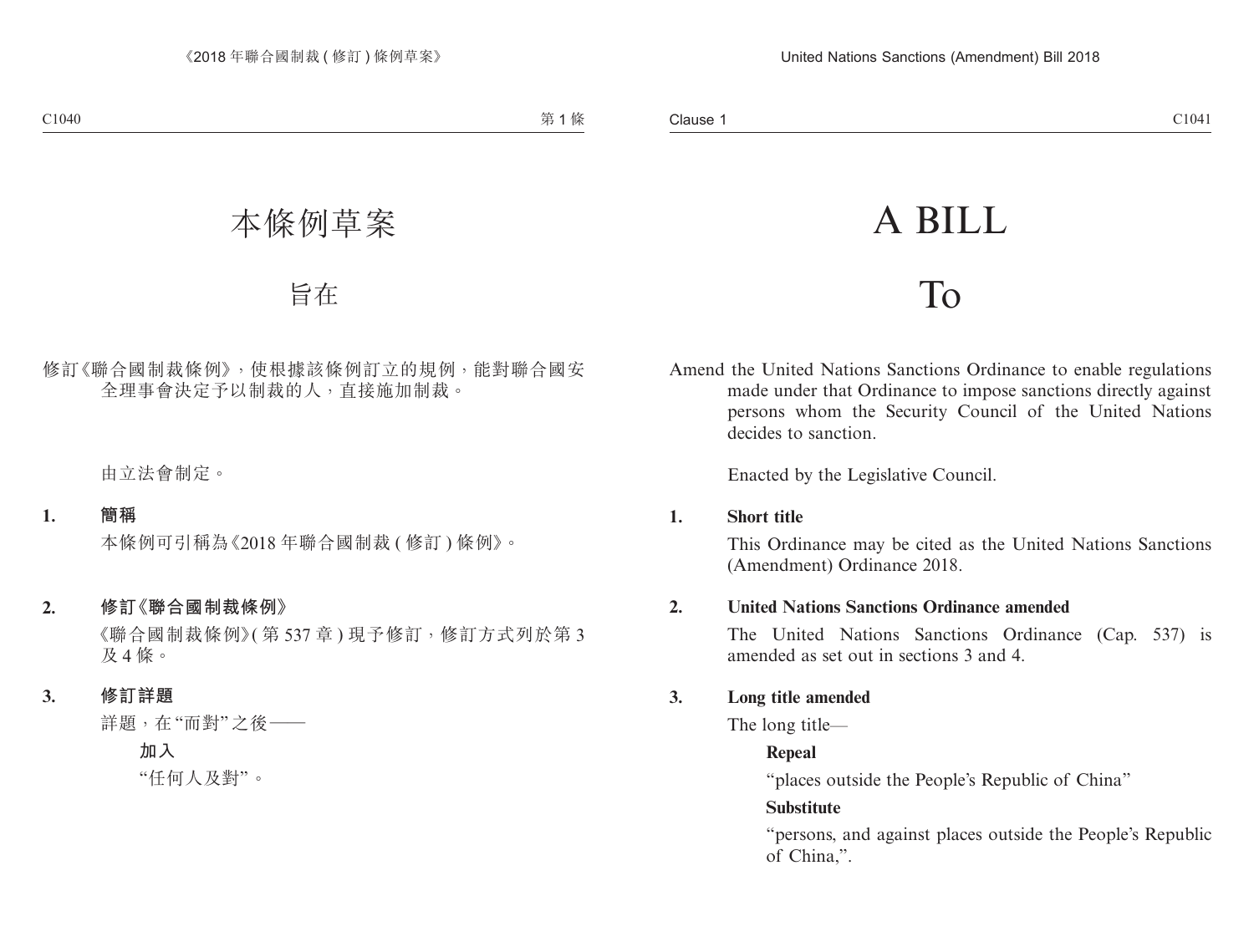#### **4. Section 2 amended (interpretation)**

(1) Section 2(1), definition of *sanction*, before "against"— **Add**

"against a person or".

 $(2)$  Section  $2(1)$ —

#### **Add in alphabetical order**

"*person*  $(\lambda)$ —see subsection  $(3)$ ;".

(3) Section  $2(2)(a)$ —

#### **Repeal**

"place outside the People's Republic of China"

#### **Substitute**

"person, or against the place outside the People's Republic of China,".

(4) After section 2(2)—

# **Add**

"(3) To avoid doubt and without limiting the meaning given by section 3 of the Interpretation and General Clauses Ordinance (Cap. 1), *person* includes a group, undertaking and entity.".